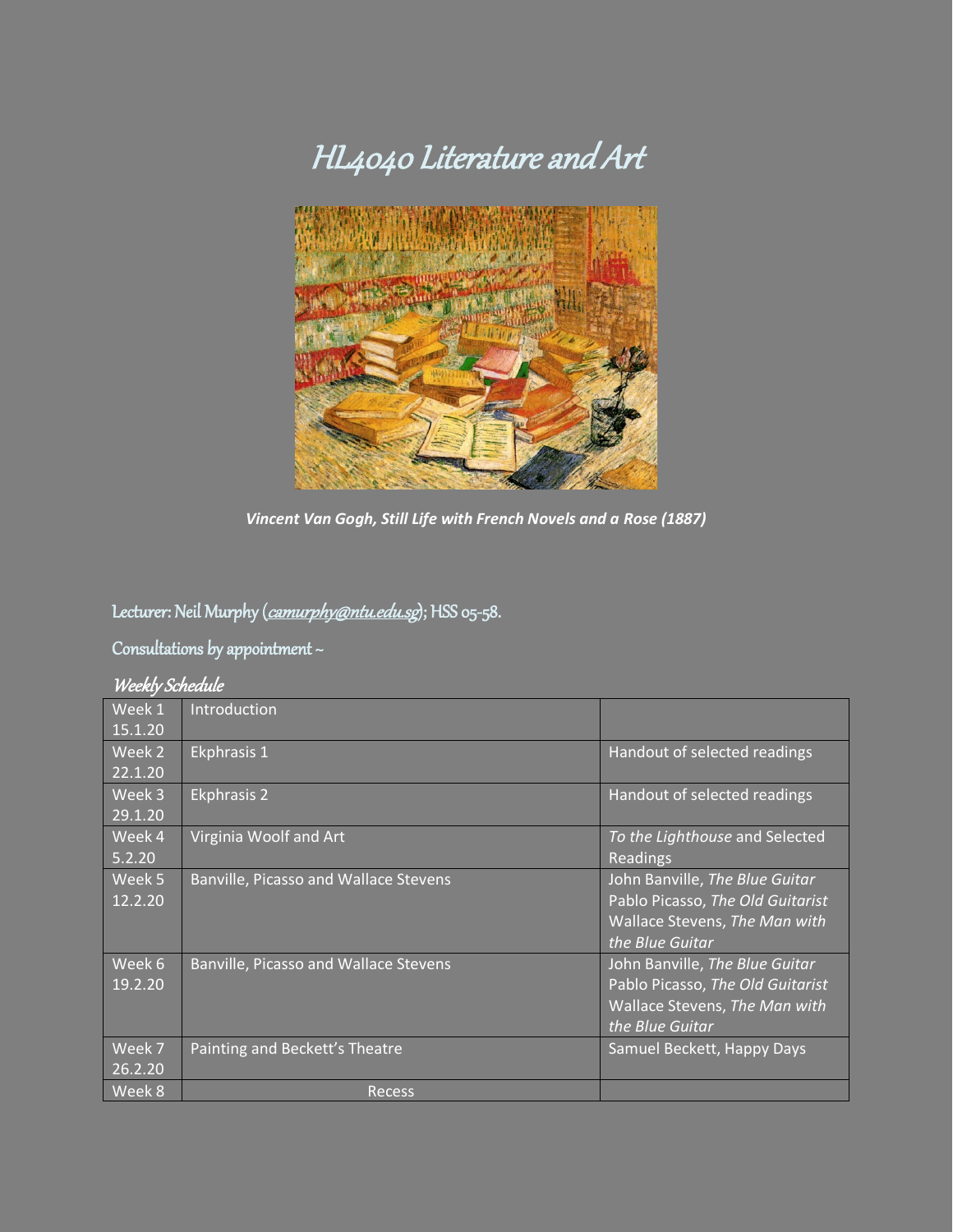| 4.3.20  |                           | ***                             |
|---------|---------------------------|---------------------------------|
|         |                           |                                 |
| Week 9  | Art and 'Litter-ature'    | Ali Smith, Artful               |
| 11.3.20 |                           |                                 |
| Week 10 | Literature as Art         | Amoz Oz, The Same Sea           |
| 18.3.20 |                           |                                 |
| Week 11 | Film and Art              | Selected films by Wong Kar Wai, |
| 25.3.20 |                           | Peter Greenaway                 |
| Week 12 | Film and Art              | Selected films by Wong Kar Wai, |
| 1.4.20  |                           | Peter Greenaway                 |
| Week 13 | <b>Theories of Beauty</b> | Selected essays (provided)      |
| 8.4.20  |                           |                                 |
| Week 14 | Conclusion                |                                 |
| 15.4.20 |                           |                                 |

#### **Assessment**

#### 10% - Participation

50% - Research Essay (2500 words) & Abstract

40% - In Class Test



**Yoshitomo Nara,** *Cosmic Girl (Eyes Open, Eyes Shut)***, 2008**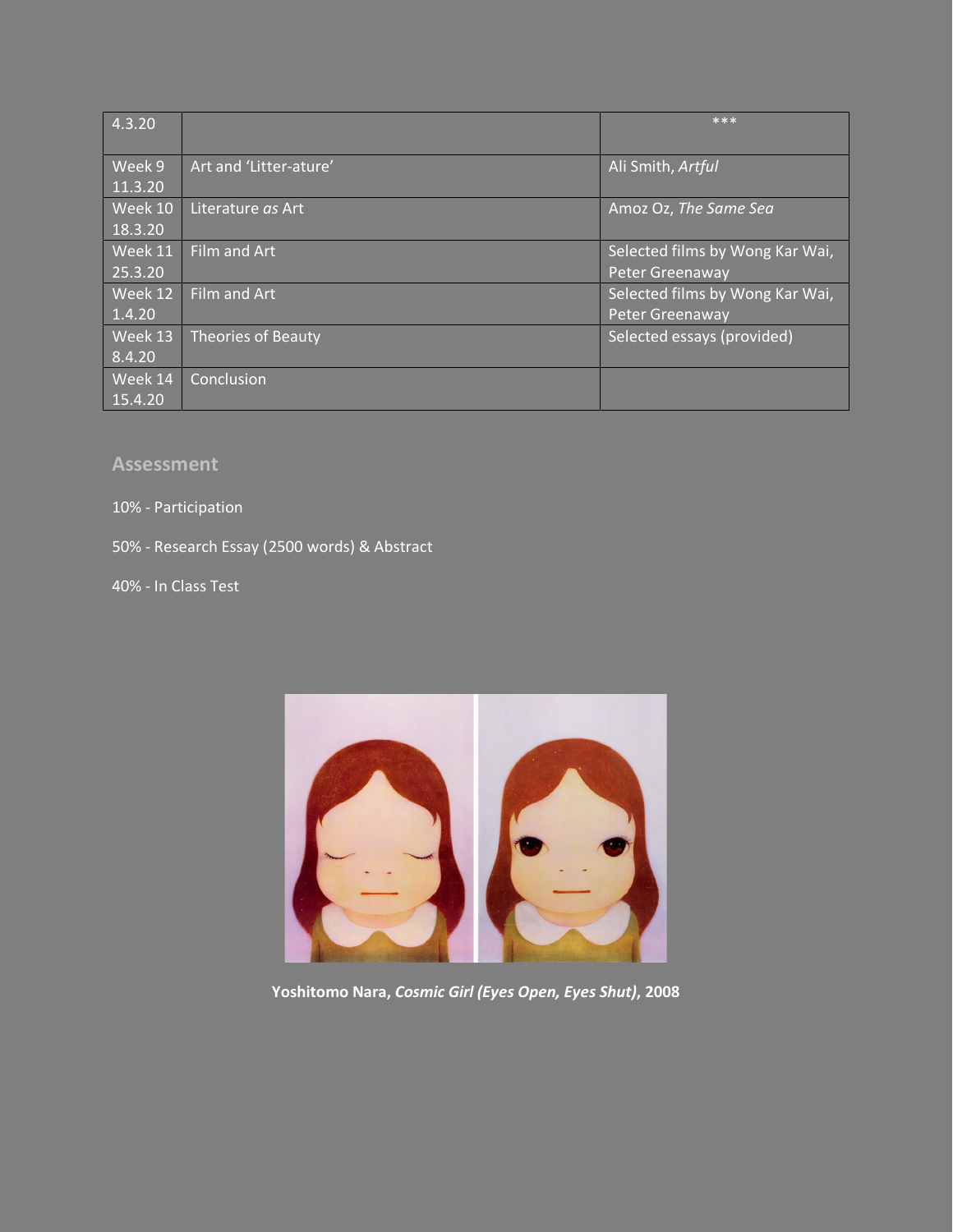### *Primary Readings*

Handbook of Ekphrastic Poetry (provided via NTULearn)

Virginia Woolf, *To the Lighthouse* [https://www.bookdepository.com/Lighthouse-Virginia-Woolf/9780099478294?ref=grid](https://www.bookdepository.com/Lighthouse-Virginia-Woolf/9780099478294?ref=grid-view&qid=1576396500394&sr=1-2)[view&qid=1576396500394&sr=1-2](https://www.bookdepository.com/Lighthouse-Virginia-Woolf/9780099478294?ref=grid-view&qid=1576396500394&sr=1-2)

John Banville, *The Blue Guitar* [https://www.bookdepository.com/Blue-Guitar-John-Banville/9780241004326?ref=grid](https://www.bookdepository.com/Blue-Guitar-John-Banville/9780241004326?ref=grid-view&qid=1576396560614&sr=1-1)[view&qid=1576396560614&sr=1-1](https://www.bookdepository.com/Blue-Guitar-John-Banville/9780241004326?ref=grid-view&qid=1576396560614&sr=1-1) **[\*this is a hardback but cheaper than the paperback]**

Amos Oz, *The Same Sea* [https://www.bookdepository.com/Same-Sea-Amos-Oz/9780099283959?ref=grid](https://www.bookdepository.com/Same-Sea-Amos-Oz/9780099283959?ref=grid-view&qid=1576396644685&sr=1-1)[view&qid=1576396644685&sr=1-1](https://www.bookdepository.com/Same-Sea-Amos-Oz/9780099283959?ref=grid-view&qid=1576396644685&sr=1-1)

Ali Smith, *Artful* <https://www.bookdepository.com/Artful-Ali-Smith/9780241959572?ref=grid-view&qid=1576396691200&sr=1-1>

Samuel Beckett, *Happy Days*

#### *Films*

Wong Kar Wai (dir.): Peter Greenaway (dir.): The Cook, the Thief, his Wife, and Her Lover Federico Fellini (dir.): La Dolce Vito David Lynch (dir.): Mulholland Drive Tod Phillips (dir.) The Joker (dir. Todd Phillips) And others….

#### *Secondary Readings*

Bachelard, Gaston. *Water and Dreams: An Essay on the Imagination of Matter*. Pegasus Foundation, 1983. Bergmann Loizeaux, Elizabeth. *Twentieth-Century Poetry and the Visual Arts*. Cambridge UP, 2008. Cheeke, Stephen. *Writing for Art: The Aesthetics of Ekphrasis*. Manchester UP, 2008. Cogeval, Guy, and Isabelle Cahn, editors. *Pierre Bonnard: Painting Arcadia*. DelMonico Books, 2016. Donoghue, Denis. *On Eloquence*. Yale: Yale University Press, 2008. Donoghue, Denis. *Speaking of Beauty*. New Haven: Yale University Press, 2003. Gomel, Elena. Narrative Space and Time: Representing Impossible Topologies in Literature. New York: Routledge, 2014. Graham, Gordon. *Philosophy of the Arts: An Introduction to Aesthetics*. New York: Routledge, 2007. Graham, Gordon. *Philosophy of the Arts: An Introduction to Aesthetics*. New York: Routledge, 2007.